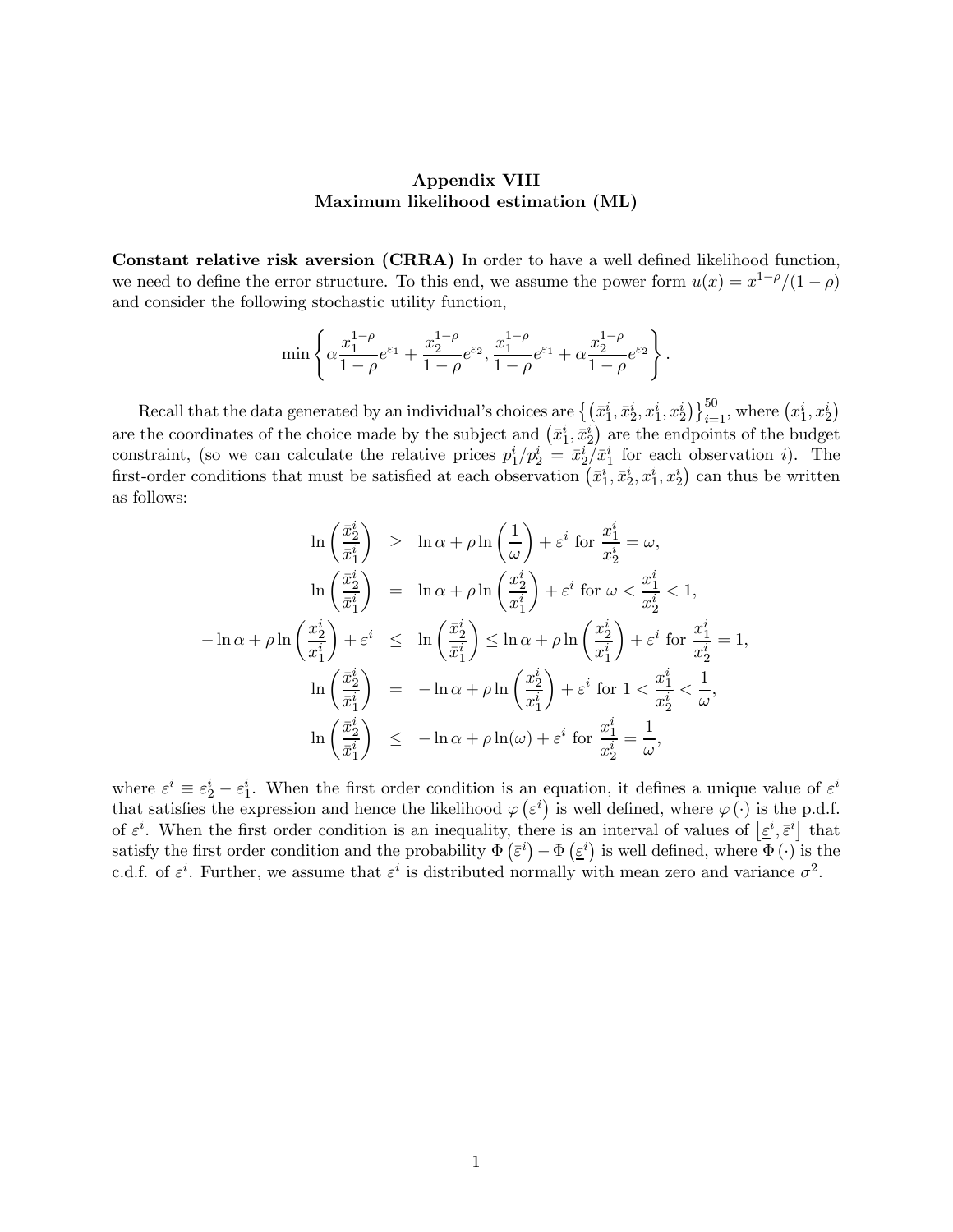With these terms we can define the likelihood function:

$$
\mathcal{L}\left(\left\{(\bar{x}_1^i, \bar{x}_2^i, x_1^i, x_2^i)\right\}_{i=1}^{50}; a, \rho\right) = \prod_{\substack{\bar{x}_1^i = \bar{\omega} \\ \bar{x}_2^i = \omega}} \Phi\left[\ln\left(\frac{\bar{x}_2^i}{\bar{x}_1^i}\right) - \ln \alpha - \rho \ln\left(\frac{1}{\omega}\right)\right] \times \prod_{\substack{\omega < \frac{\bar{x}_1^i}{\bar{x}_2^i} < 1}} \varphi\left[\ln\left(\frac{\bar{x}_2^i}{\bar{x}_1^i}\right) - \ln \alpha - \rho \ln\left(\frac{x_2^i}{x_1^i}\right)\right] \times \prod_{\substack{\frac{\bar{x}_1^i}{\bar{x}_2^i} = 1}} \left[\Phi\left[\ln \alpha + \rho \ln\left(\frac{\bar{x}_2^i}{\bar{x}_1^i}\right)\right] - \Phi\left[-\ln \alpha + \rho \ln\left(\frac{\bar{x}_2^i}{\bar{x}_1^i}\right)\right]\right] \times \prod_{\substack{1 < \frac{\bar{x}_1^i}{\bar{x}_2^i} < \frac{1}{\bar{\omega}}}} \varphi\left[\ln\left(\frac{\bar{x}_2^i}{\bar{x}_1^i}\right) + \ln \alpha - \rho \ln\left(\frac{x_2^i}{\bar{x}_1^i}\right)\right] \times \prod_{\substack{\frac{\bar{x}_1^i}{\bar{x}_2^i} = \frac{1}{\bar{\omega}}}} 1 - \Phi\left[\ln\left(\frac{\bar{x}_2^i}{\bar{x}_1^i}\right) + \ln \alpha - \rho \ln(\omega)\right].
$$

We incorporate the boundary observations  $(\bar{x}_1, 0)$  or  $(0, \bar{x}_2)$  into our estimation using strictly positive portfolios where the zero component is replaced by a small consumption level such that the demand ratio  $x_1/x_2$  is either  $1/\omega$  or  $\omega$ , respectively. The minimum ratio is chosen to be  $\omega = 10^{-3}$ . Table AVIII1 presents the CRRA results of the ML estimation for the full set of subjects. Table AVIII2 displays summary statistics, and compares the results of the ML and nonlinear least squares (NLLS) estimations.

[Table AVIII1 here] [Table AVIII2 here]

Constant absolute risk aversion (CARA) We assume the exponential form  $u(x) = -e^{-Ax}$ and consider the following stochastic utility function,

$$
U(x_1, x_2; a, A) = \min\{-ae^{-Ax_1-\varepsilon_1}-e^{-Ax_2-\varepsilon_2}, -e^{-Ax_1-\varepsilon_1}-ae^{-Ax_2-\varepsilon_2}\}.
$$

The first-order conditions that must be satisfied at each observation  $(\bar{x}_1^i, \bar{x}_2^i, x_1^i, x_2^i)$  can be written as follows:

$$
\ln\left(\frac{\bar{x}_2^i}{\bar{x}_1^i}\right) \ge \ln a + A\bar{x}_2^i + \varepsilon^i \text{ for } 0 = x_1^i < x_2^i,
$$
\n
$$
\ln\left(\frac{\bar{x}_2^i}{\bar{x}_1^i}\right) = \ln a + A\left(x_2^i - x_1^i\right) + \varepsilon^i \text{ for } 0 < x_1^i < x_2^i,
$$
\n
$$
-\ln a + \varepsilon^i \le \ln\left(\frac{\bar{x}_2^i}{\bar{x}_1^i}\right) \le \ln a + \varepsilon^i \text{ if } x_1^i = x_2^i,
$$
\n
$$
\ln\left(\frac{\bar{x}_2^i}{\bar{x}_1^i}\right) = -\ln a + A\left(x_2^i - x_1^i\right) + \varepsilon^i \text{ for } x_1^i > x_2^i > 0,
$$
\n
$$
\ln\left(\frac{\bar{x}_2^i}{\bar{x}_1^i}\right) \le -\ln a - A\bar{x}_1^i + \varepsilon^i \text{ for } x_1^i > x_2^i = 0.
$$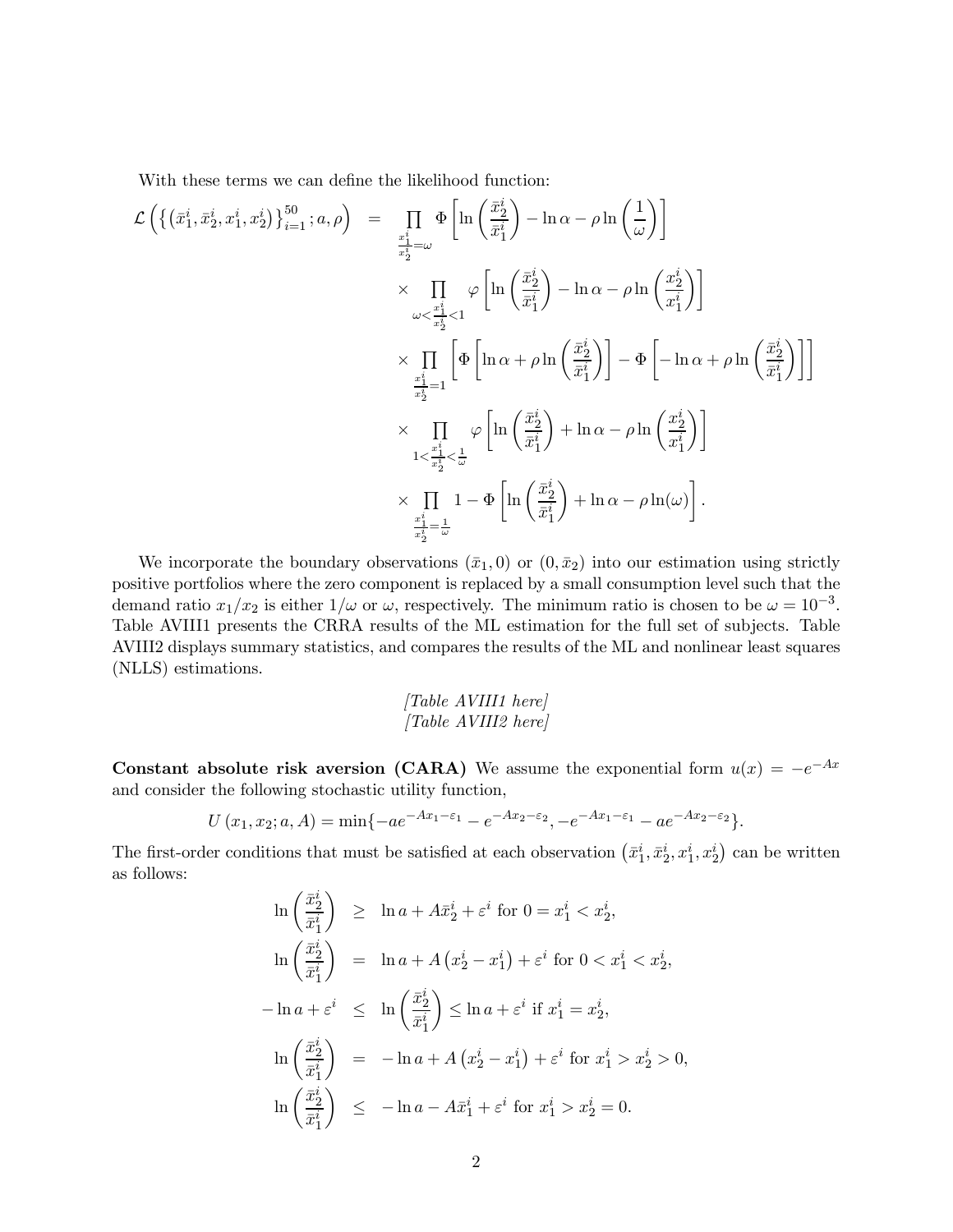With these terms we can define the likelihood function:

$$
\mathcal{L}\left(\left\{(\bar{x}_1^i, \bar{x}_2^i, x_1^i, x_2^i)\right\}_{i=1}^{50}; a, A\right) = \prod_{0=x_1^i < x_2^i} \Phi\left[\ln\left(\frac{\bar{x}_2^i}{\bar{x}_1^i}\right) - \ln a - A\bar{x}_2^i\right] \\
\times \prod_{0 < x_1^i < x_2^i} \varphi\left[\ln\left(\frac{\bar{x}_2^i}{\bar{x}_1^i}\right) - \ln a - A\left(x_2^i - x_1^i\right)\right] \\
\times \prod_{x_1^i = x_2^i} \left[\Phi\left[\ln \alpha + \ln\left(\frac{\bar{x}_2^i}{\bar{x}_1^i}\right)\right] - \Phi\left[-\ln \alpha + \ln\left(\frac{\bar{x}_2^i}{\bar{x}_1^i}\right)\right]\right] \\
\times \prod_{x_1^i > x_2^i > 0} \varphi\left[\ln\left(\frac{\bar{x}_2^i}{\bar{x}_1^i}\right) + \ln a - A\left(x_2^i - x_1^i\right)\right] \\
\times \prod_{x_1^i > x_2^i > 0} 1 - \Phi\left[\ln\left(\frac{\bar{x}_2^i}{\bar{x}_1^i}\right) + \ln a + A\bar{x}_1^i\right].
$$

∙

Table AVIII3 presents the CARA results of the ML estimation for the full set of subjects. Table AVIII4 displays summary statistics, and compares the results of the ML and NLLS estimations.

> [Table AVIII3 here] [Table AVIII4 here]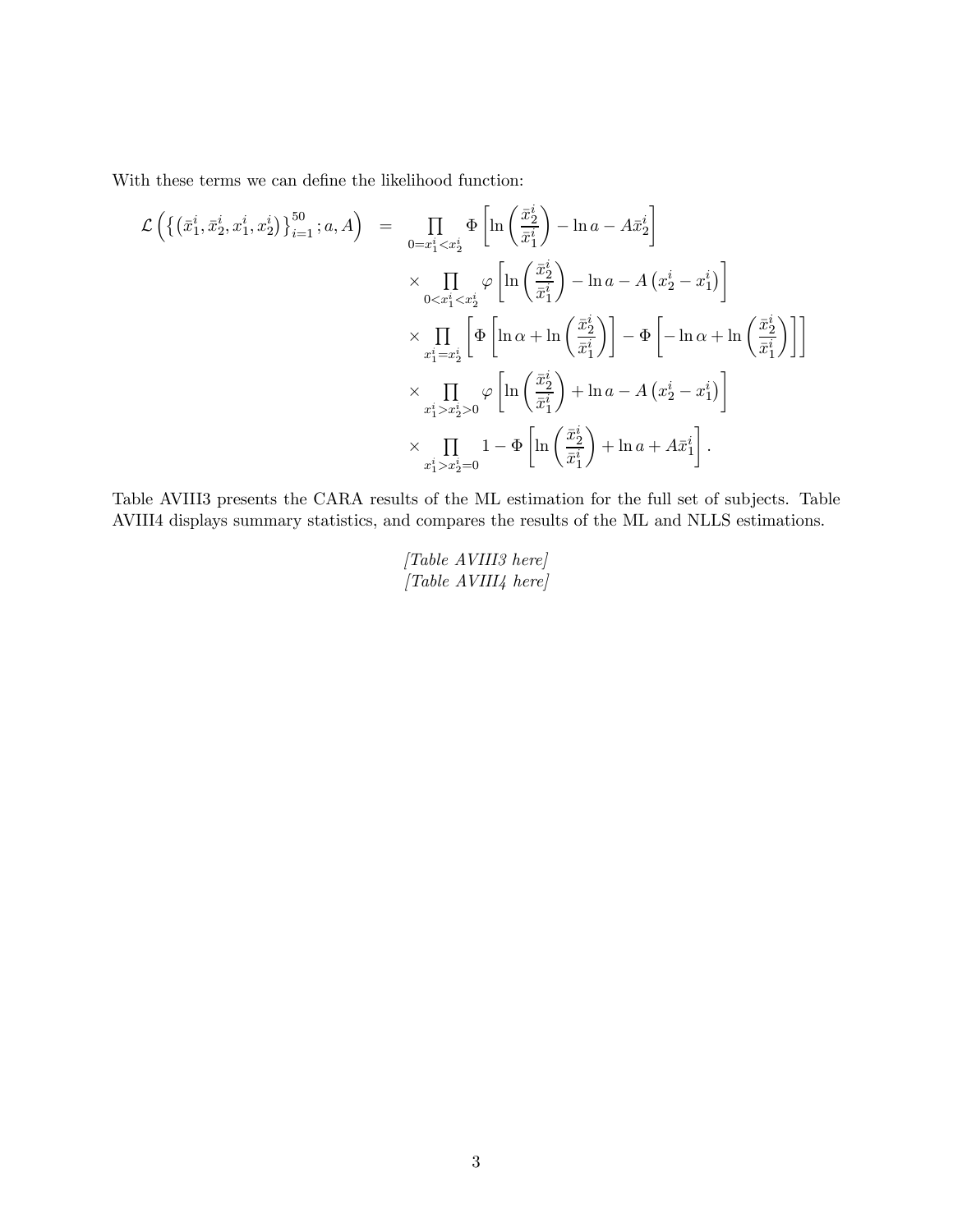| ID  | $\pmb{\alpha}$ | $Std(\alpha)$ | ρ     | $Std(\rho)$ | $\sigma$ | Log_lik   |
|-----|----------------|---------------|-------|-------------|----------|-----------|
| 201 | 1.737          | 0.198         | 0.102 | 0.050       | 0.471    | $-33.298$ |
| 202 | 1.267          | 0.131         | 0.540 | 0.139       | 0.454    | $-33.810$ |
| 203 | 1.496          | 0.103         | 0.000 | 0.015       | 0.469    | $-34.210$ |
| 204 | 1.596          | 0.142         | 0.000 | 0.000       | 0.569    | $-43.318$ |
| 205 | 1.000          | 0.000         | 0.000 | 0.000       | 0.004    | $-2.161$  |
| 206 | 1.746          | 0.131         | 0.000 | 0.025       | 0.429    | $-31.145$ |
| 207 | 1.672          | 0.145         | 0.022 | 0.033       | 0.310    | $-13.525$ |
| 208 | 1.209          | 0.073         | 0.341 | 0.042       | 0.364    | $-24.471$ |
| 209 | 1.700          | 0.114         | 0.066 | 0.064       | 0.358    | $-20.335$ |
| 210 | 2.924          | 0.370         | 0.000 | 0.041       | 0.500    | $-20.776$ |
| 211 | 1.377          | 0.132         | 0.000 | 2.5E-02     | 0.608    | $-46.537$ |
| 212 | 1.300          | 0.119         | 0.364 | 0.090       | 0.451    | $-33.128$ |
| 213 | 1.697          | 0.101         | 0.000 | 0.028       | 0.367    | $-21.944$ |
| 214 | 1.535          | 0.118         | 0.279 | 0.133       | 0.377    | $-25.523$ |
| 215 | 1.419          | 0.117         | 0.000 | 0.031       | 0.539    | $-35.061$ |
| 216 | 1.186          | 0.067         | 0.255 | 0.034       | 0.230    | $-2.717$  |
| 217 | 1.633          | 0.174         | 0.285 | 0.062       | 0.351    | $-22.599$ |
| 218 | 1.854          | 0.156         | 0.000 | 0.029       | 0.599    | $-45.895$ |
| 219 | 1.390          | 0.065         | 0.137 | 0.031       | 0.261    | $-5.842$  |
| 301 | 1.398          | 0.081         | 0.387 | 0.062       | 0.299    | $-16.397$ |
| 302 | 1.192          | 0.044         | 0.103 | 0.025       | 0.188    | 6.232     |
| 303 | 1.499          | 0.093         | 0.246 | 0.079       | 0.345    | $-20.486$ |
| 304 | $7.2E + 03$    | $1.7E + 09$   | 0.370 | $6.6E-02$   | 0.771    | 0.000     |
| 305 | 1.520          | 0.126         | 0.243 | 0.059       | 0.378    | $-24.368$ |
| 306 | 1.703          | 0.235         | 0.472 | 0.281       | 0.540    | $-42.207$ |
| 307 | 1.355          | 0.067         | 0.000 | 0.000       | 0.166    | $-12.881$ |
| 308 | 3.414          | 0.515         | 0.000 | 0.102       | 0.509    | $-16.593$ |
| 309 | 1.147          | 0.058         | 0.453 | 0.065       | 0.280    | $-13.710$ |
| 310 | 1.929          | 0.193         | 0.000 | 0.092       | 0.662    | $-49.812$ |
| 311 | 1.391          | 0.080         | 0.000 | 0.000       | 0.182    | $-17.148$ |
| 312 | 1.644          | 0.141         | 0.063 | 0.057       | 0.432    | $-29.981$ |
| 313 | 1.263          | 0.071         | 0.466 | 0.102       | 0.286    | $-10.664$ |
| 314 | 1.287          | 0.058         | 0.000 | 0.000       | 0.179    | $-8.202$  |
| 315 | 1.595          | 0.204         | 0.195 | 0.086       | 0.513    | $-38.510$ |
| 316 | 2.749          | 0.618         | 0.223 | 0.166       | 0.376    | $-10.254$ |
| 317 | 1.177          | 0.042         | 0.901 | 0.069       | 0.191    | 5.470     |

Table AVIII1: CRRA ML estimation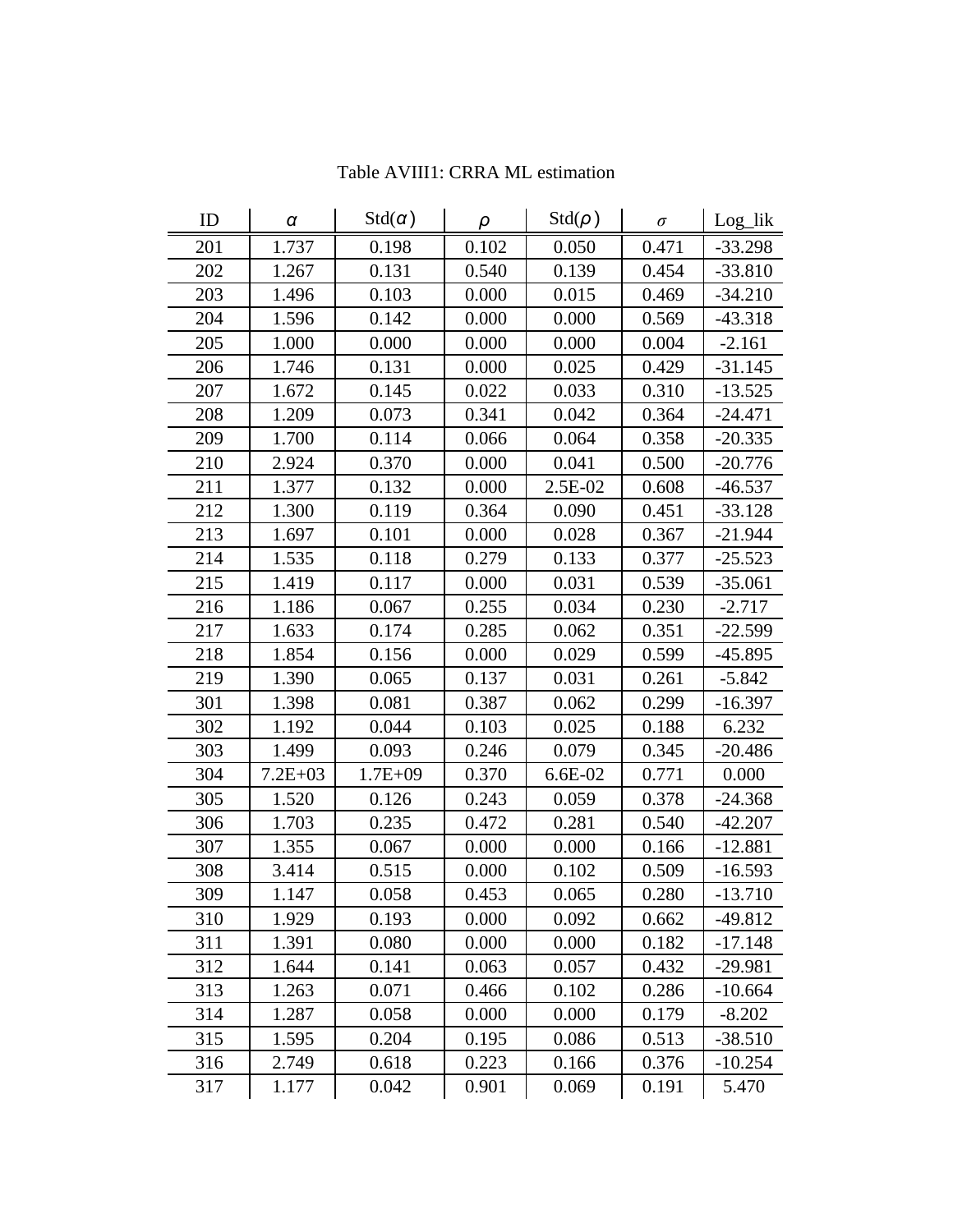| ID  | α      | $Std(\alpha)$ | ρ      | $Std(\rho)$ | $\sigma$ | Log_lik   |
|-----|--------|---------------|--------|-------------|----------|-----------|
| 318 | 1.612  | 0.099         | 0.000  | 0.009       | 0.291    | $-11.953$ |
| 319 | 1.5271 | 0.1224        | 0.0762 | 0.0456      | 0.3931   | $-19.821$ |
| 320 | 1.022  | 0.023         | 0.000  | 0.001       | 0.202    | $-12.417$ |
| 321 | 2.564  | 0.308         | 0.000  | 0.032       | 0.686    | $-43.976$ |
| 322 | 1.485  | 0.131         | 0.254  | 0.083       | 0.524    | $-39.095$ |
| 323 | 1.629  | 0.198         | 0.383  | 0.155       | 0.478    | $-34.686$ |
| 324 | 1.455  | 0.124         | 0.000  | 0.000       | 0.445    | $-31.919$ |
| 325 | 1.872  | 0.161         | 0.000  | 0.000       | 0.569    | $-36.295$ |
| 326 | 1.566  | 0.083         | 0.158  | 0.108       | 0.239    | $-7.804$  |
| 327 | 1.901  | 0.251         | 0.082  | 0.104       | 0.526    | $-37.594$ |
| 328 | 2.169  | 0.258         | 0.000  | 0.000       | 0.557    | $-32.030$ |
| 401 | 1.108  | 0.073         | 0.376  | 0.074       | 0.452    | $-32.856$ |
| 402 | 1.346  | 0.134         | 0.188  | 0.086       | 0.408    | $-27.310$ |
| 403 | 1.255  | 0.091         | 0.135  | 0.067       | 0.390    | $-22.482$ |
| 404 | 1.172  | 0.092         | 0.145  | 0.153       | 0.632    | $-51.468$ |
| 405 | 1.202  | 0.088         | 0.397  | 0.050       | 0.386    | -26.395   |
| 406 | 1.437  | 0.127         | 0.000  | 0.047       | 0.695    | $-54.193$ |
| 407 | 1.239  | 0.143         | 0.176  | 0.199       | 0.784    | $-62.199$ |
| 408 | 1.155  | 0.118         | 0.380  | 0.176       | 0.800    | $-62.311$ |
| 409 | 1.000  | 0.000         | 0.457  | 0.062       | 0.547    | $-40.756$ |
| 410 | 1.000  | 0.053         | 0.691  | 0.080       | 0.516    | $-37.868$ |
| 411 | 1.000  | 0.000         | 0.047  | 0.026       | 0.296    | $-7.482$  |
| 412 | 1.155  | 0.096         | 0.164  | 0.072       | 0.409    | $-26.765$ |
| 413 | 1.075  | 0.073         | 0.048  | 0.081       | 0.631    | $-45.415$ |
| 414 | 1.109  | 0.062         | 0.401  | 0.091       | 0.400    | $-28.779$ |
| 415 | 1.076  | 0.044         | 0.000  | 0.001       | 0.273    | $-11.217$ |
| 416 | 1.000  | 0.000         | 0.533  | 0.056       | 0.453    | $-31.389$ |
| 417 | 1.000  | 0.030         | 0.403  | 0.047       | 0.227    | 1.856     |
| 501 | 1.253  | 0.078         | 0.335  | 0.101       | 0.329    | $-18.405$ |
| 502 | 1.936  | 0.311         | 0.310  | 0.177       | 0.561    | $-41.182$ |
| 503 | 1.135  | 0.052         | 0.035  | 0.033       | 0.255    | $-3.867$  |
| 504 | 1.000  | 0.061         | 0.115  | 0.041       | 0.623    | $-46.354$ |
| 505 | 1.000  | 0.044         | 0.273  | 0.040       | 0.468    | $-32.542$ |
| 506 | 1.714  | 0.116         | 0.000  | 0.025       | 0.459    | $-31.670$ |
| 507 | 1.282  | 0.111         | 0.175  | 0.087       | 0.404    | $-26.630$ |
| 508 | 1.000  | 0.004         | 0.000  | 0.000       | 0.018    | $-1.875$  |
| 509 | 1.211  | 0.072         | 0.674  | 0.085       | 0.313    | $-16.094$ |
| 510 | 1.240  | 0.106         | 0.411  | 0.045       | 0.459    | $-34.829$ |
| 511 | 1.725  | 0.173         | 0.218  | 0.118       | 0.577    | $-43.279$ |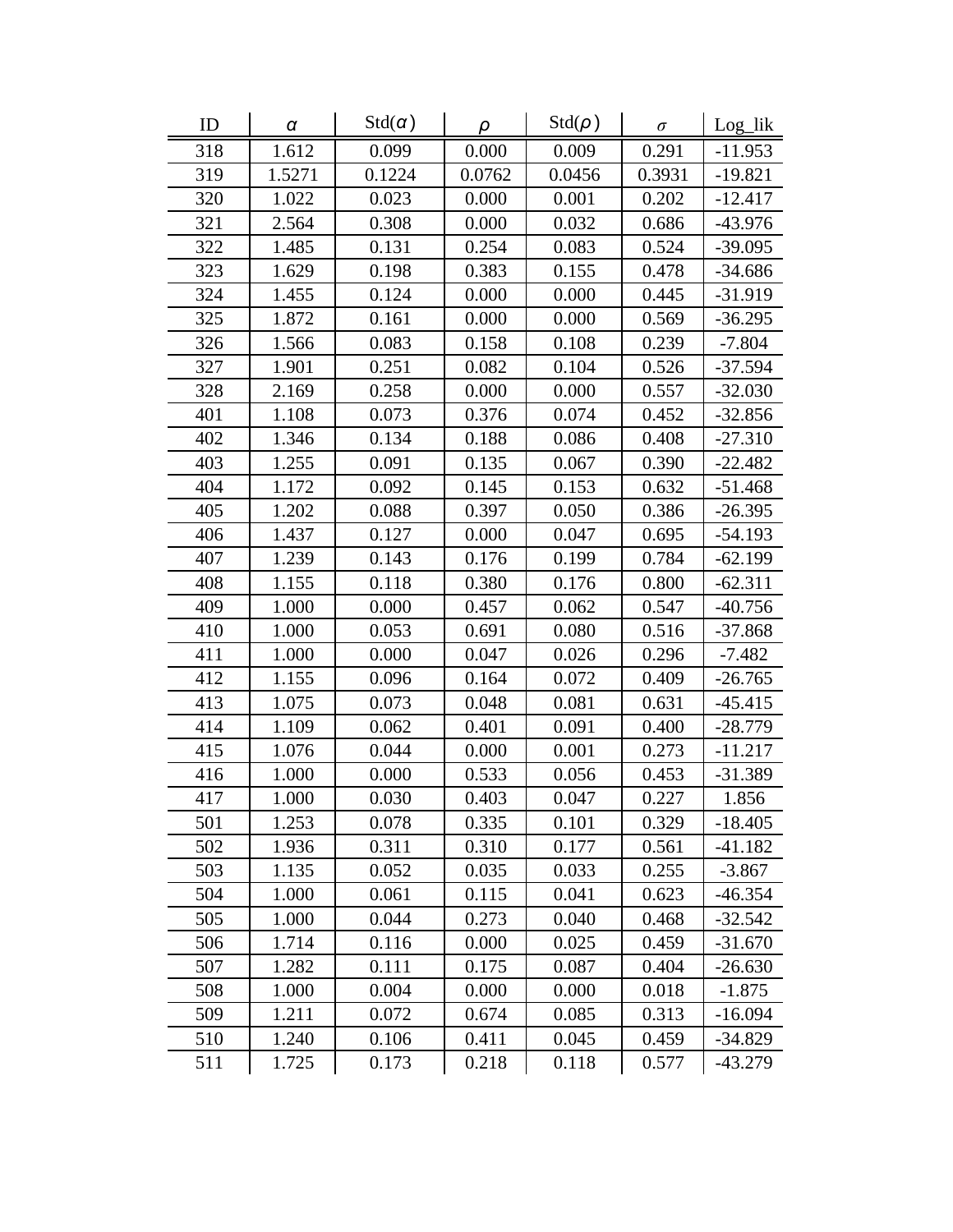| ID  | α     | $Std(\alpha)$ | ρ     | $Std(\rho)$ | $\sigma$ | Log_lik   |
|-----|-------|---------------|-------|-------------|----------|-----------|
| 512 | 1.569 | 0.124         | 0.233 | 0.086       | 0.508    | $-38.865$ |
| 513 | 1.320 | 0.159         | 0.477 | 0.133       | 0.471    | $-35.505$ |
| 514 | 1.000 | 0.000         | 0.366 | 0.050       | 0.515    | $-37.726$ |
| 515 | 1.067 | 0.074         | 0.494 | 0.239       | 0.835    | $-63.991$ |
| 516 | 1.242 | 0.139         | 0.000 | 0.086       | 0.713    | $-57.577$ |
| 517 | 1.198 | 0.159         | 0.109 | 0.052       | 0.413    | $-25.961$ |
| 518 | 1.193 | 0.094         | 0.272 | 0.082       | 0.526    | $-41.748$ |
| 519 | 1.117 | 0.108         | 0.071 | 0.056       | 0.553    | $-39.230$ |
| 520 | 1.462 | 0.128         | 0.000 | 0.033       | 0.500    | $-31.365$ |
| 601 | 1.043 | 0.027         | 0.000 | 0.000       | 0.219    | $-8.631$  |
| 602 | 1.308 | 0.103         | 0.375 | 0.083       | 0.410    | $-27.791$ |
| 603 | 1.000 | 0.000         | 0.000 | 0.000       | 25.532   | $-34.642$ |
| 604 | 1.141 | 0.095         | 0.385 | 0.085       | 0.571    | $-46.962$ |
| 605 | 1.000 | 0.000         | 0.444 | 0.046       | 0.439    | $-29.735$ |
| 606 | 2.662 | 0.434         | 0.000 | 0.022       | 0.820    | $-43.676$ |
| 607 | 1.280 | 0.159         | 0.000 | 0.124       | 0.774    | $-59.579$ |
| 608 | 1.920 | 0.186         | 0.000 | 0.006       | 0.581    | $-41.397$ |
| 609 | 1.242 | 0.055         | 0.120 | 0.038       | 0.291    | $-12.707$ |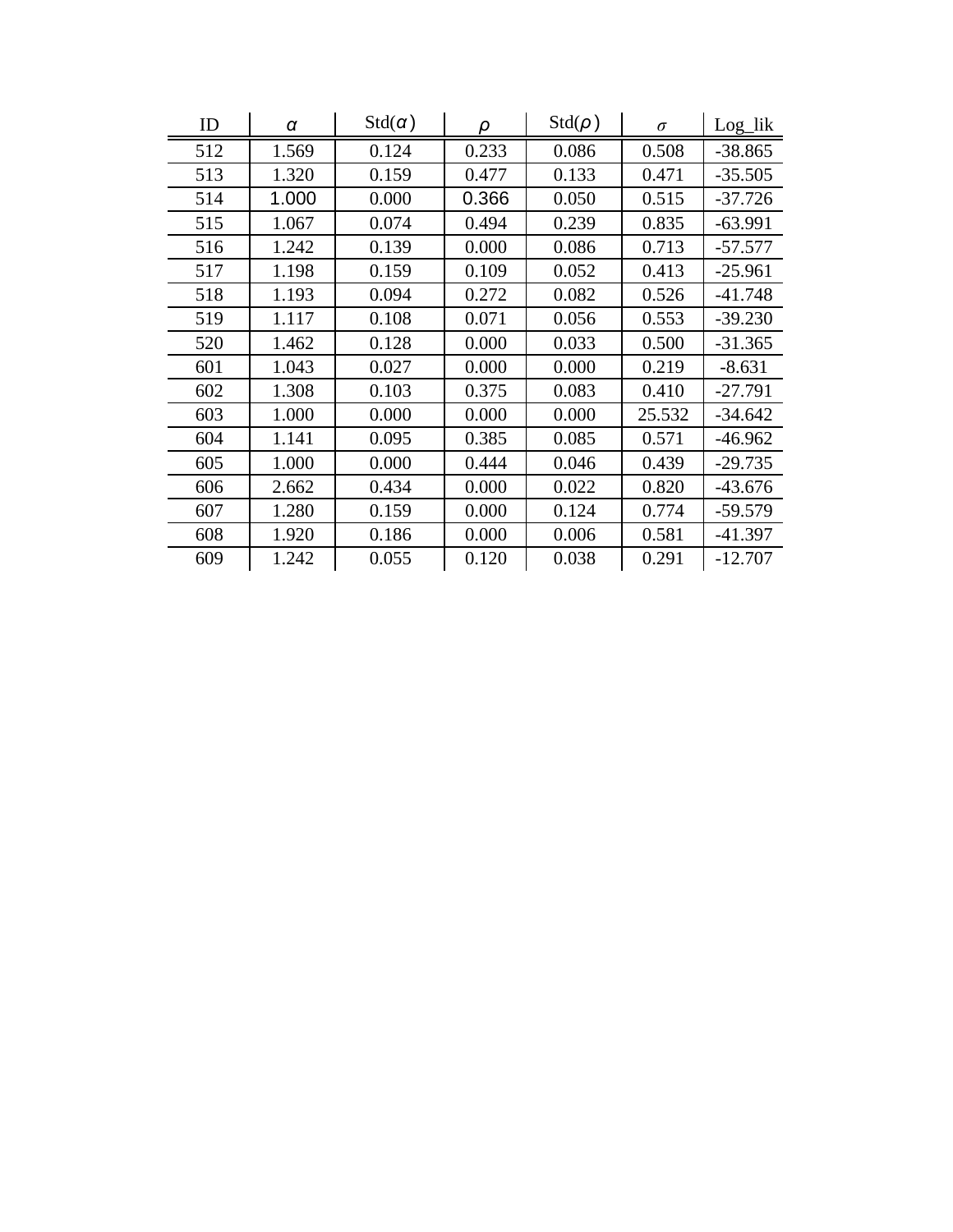| ML             |       |             |               | <b>NLLS</b> |       |             |               |  |
|----------------|-------|-------------|---------------|-------------|-------|-------------|---------------|--|
| $\alpha$       | All   | $\pi = 1/2$ | $\pi\neq 1/2$ | $\alpha$    | All   | $\pi = 1/2$ | $\pi\neq 1/2$ |  |
| Mean           | 1.423 | 1.602       | 1.266         | Mean        | 1.315 | 1.390       | 1.248         |  |
| Std            | 0.432 | 0.474       | 0.323         | Std         | 0.493 | 0.584       | 0.388         |  |
| p <sub>5</sub> | 1.000 | 1.355       | 1.075         | p5          | 1.000 | 1.000       | 1.000         |  |
| p25            | 1.155 | 1.177       | 1.000         | p25         | 1.000 | 1.000       | 1.000         |  |
| p50            | 1.287 | 1.520       | 1.196         | p50         | 1.115 | 1.179       | 1.083         |  |
| p75            | 1.595 | 1.644       | 1.282         | p75         | 1.445 | 1.477       | 1.297         |  |
| p95            | 2.662 | 2.924       | 1.920         | p95         | 2.427 | 2.876       | 2.333         |  |
|                |       |             |               |             |       |             |               |  |
| $\mathcal{D}$  | All   | $\pi = 1/2$ | $\pi\neq 1/2$ |             | All   | $\pi = 1/2$ | $\pi\neq 1/2$ |  |
| Mean           | 0.219 | 0.189       | 0.246         | Mean        | 1.662 | 2.448       | 0.950         |  |
| Std            | 0.202 | 0.207       | 0.196         | Std         | 7.437 | 10.736      | 1.206         |  |
| p <sub>5</sub> | 0.000 | 0.000       | 0.048         | p5          | 0.053 | 0.048       | 0.080         |  |
| p25            | 0.000 | 0.000       | 0.000         | p25         | 0.233 | 0.165       | 0.290         |  |
| p50            | 0.188 | 0.137       | 0.226         | p50         | 0.481 | 0.438       | 0.573         |  |
| p75            | 0.380 | 0.285       | 0.397         | p75         | 0.880 | 0.794       | 0.990         |  |
| p95            | 0.540 | 0.540       | 0.533         | p95         | 3.803 | 3.871       | 3.693         |  |

ML and NLLSTable AVIII2: Summary statistics of individual-level CRRA estimation

We omit the nine subjects with CCEI scores below 0.80 (ID 201, 211, 310, 321, 325, 328, 406, 504 and 603), the three subjects (ID 205, 218 and 320) who almost always chose <sup>a</sup> minimum level of consumption of ten tokens in each state, the subject (ID 508) who almost always chose <sup>a</sup> boundary portfolio, and the subject (ID 304) who always chose nearly safe portfolios.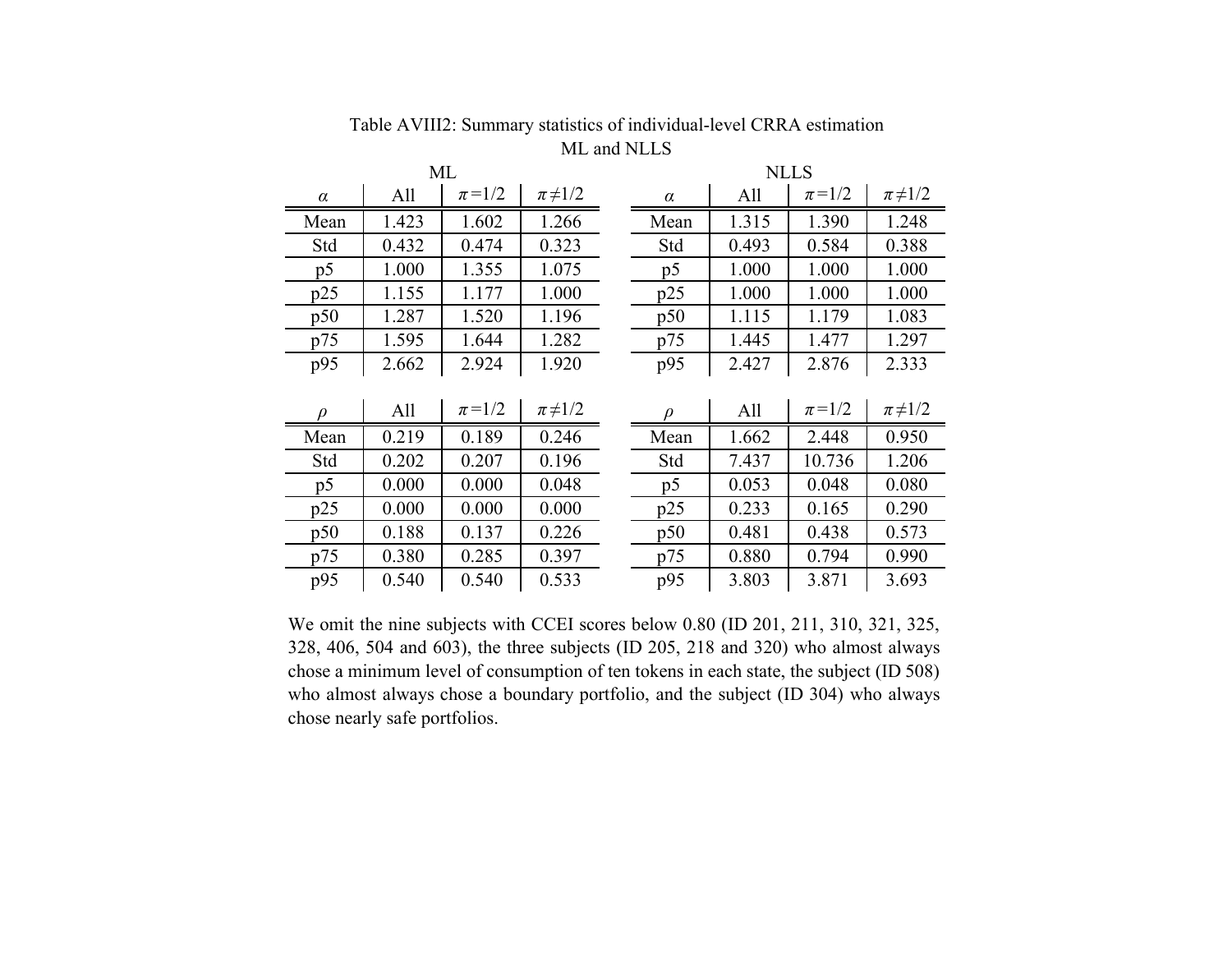| ID  | α           | $Std(\alpha)$                    | A     | $Std(\rho)$ | $\sigma$ | Log_lik   |
|-----|-------------|----------------------------------|-------|-------------|----------|-----------|
| 201 | 1.770       | 0.207                            | 0.004 | 0.003       | 0.483    | $-34.096$ |
| 202 | 1.491       | 0.178                            | 0.012 | 0.006       | 0.553    | $-42.138$ |
| 203 | 1.496       | 0.108                            | 0.000 | 0.001       | 0.469    | $-34.210$ |
| 204 | 1.596       | 0.137                            | 0.000 | 0.000       | 0.569    | $-43.318$ |
| 205 | 1.145       | 0.000                            | 0.135 | 0.000       | 0.135    | $-2302.6$ |
| 206 | 1.746       | 0.000<br>0.131<br>0.000<br>0.429 |       | $-31.145$   |          |           |
| 207 | 1.573       | 15.876                           | 0.000 | 0.096       | 0.190    | $-0.073$  |
| 208 | 1.294       | 0.167                            | 0.010 | 0.075       | 0.437    | $-31.267$ |
| 209 | 1.765       | 1.463                            | 0.001 | 0.025       | 0.368    | $-20.725$ |
| 210 | 2.924       | 0.324                            | 0.000 | 0.000       | 0.500    | $-20.775$ |
| 211 | 1.377       | 0.116                            | 0.000 | 5.9E-04     | 0.608    | $-46.537$ |
| 212 | 1.290       | 0.139                            | 0.014 | 0.004       | 0.485    | $-35.718$ |
| 213 | 1.697       | 0.116                            | 0.000 | 0.000       | 0.367    | $-21.944$ |
| 214 | 1.760       | 0.473                            | 0.000 | 0.012       | 0.413    | $-27.406$ |
| 215 | 1.419       | 1.220                            | 0.000 | 0.027       | 0.539    | $-35.061$ |
| 216 | 1.097       | 0.232                            | 0.013 | 0.097       | 0.244    | $-2.990$  |
| 217 | 1.733       | 0.203                            | 0.010 | 0.004       | 0.416    | $-28.160$ |
| 218 | 1.854       | 1.256                            | 0.000 | 0.144       | 0.599    | $-45.895$ |
| 219 | 1.287       | 0.074                            | 0.012 | 0.003       | 0.242    | $-3.294$  |
| 301 | 1.423       | 0.105                            | 0.014 | 0.004       | 0.340    | $-21.456$ |
| 302 | 1.131       | 0.042                            | 0.005 | 0.001       | 0.178    | 9.010     |
| 303 | 1.259       | 0.078                            | 0.021 | 0.005       | 0.265    | $-11.086$ |
| 304 | $8.7E + 07$ | $1.1E + 09$                      | 0.357 | 1.1E-01     | 1.845    | 0.000     |
| 305 | 1.529       | 1.521                            | 0.011 | 0.034       | 0.414    | $-28.695$ |
| 306 | 1.871       | 0.195                            | 0.002 | 0.009       | 0.565    | $-43.379$ |
| 307 | 22.331      | 22.390                           | 0.205 | 0.097       | 0.107    | $-1519.7$ |
| 308 | 3.408       | 1.637                            | 0.000 | 0.039       | 0.508    | $-16.593$ |
| 309 | 1.245       | 0.120                            | 0.012 | 0.043       | 0.364    | $-24.604$ |
| 310 | 1.929       | 9.879                            | 0.000 | 0.021       | 0.662    | $-49.812$ |
| 311 | 8.146       | 948.780                          | 0.266 | 0.041       | 0.078    | $-1197.3$ |
| 312 | 1.661       | 0.127                            | 0.000 | 0.001       | 0.426    | $-28.140$ |
| 313 | 1.180       | 0.067                            | 0.025 | 0.003       | 0.294    | $-13.915$ |
| 314 | 1.287       | 0.059                            | 0.000 | 0.000       | 0.179    | $-8.202$  |
| 315 | 1.929       | 0.352                            | 0.000 | 0.104       | 0.559    | $-40.579$ |
| 316 | 3.330       | 18.036                           | 0.002 | 0.013       | 0.447    | $-11.080$ |
| 317 | 1.135       | 0.045                            | 0.036 | 0.003       | 0.228    | $-4.195$  |

Table AVIII3: CARA ML estimation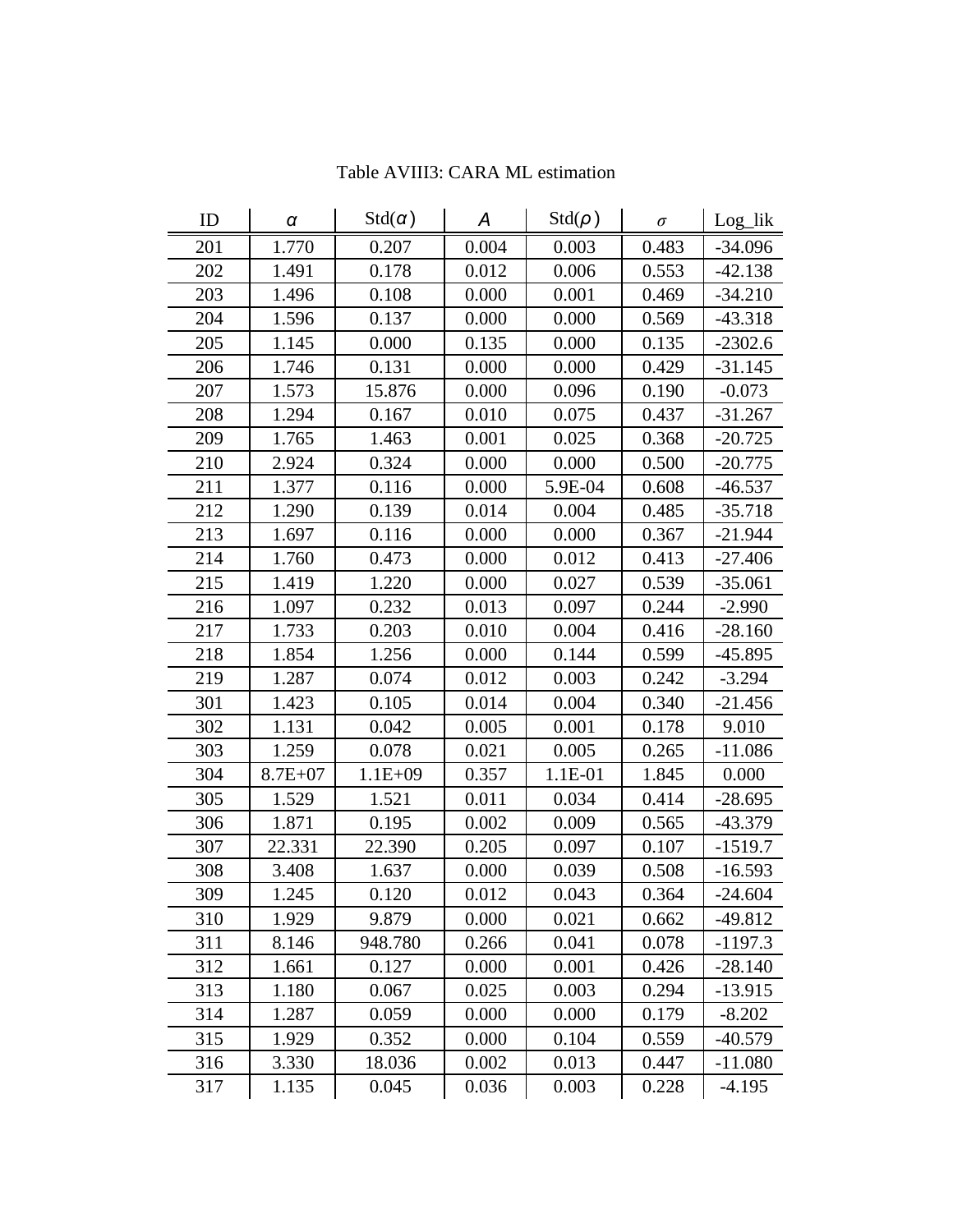| ID  | $\pmb{\alpha}$ | $Std(\alpha)$ | Α      | $Std(\rho)$ | $\sigma$ | $Log_{lik}$ |
|-----|----------------|---------------|--------|-------------|----------|-------------|
| 318 | 1.612          | 0.968         | 0.000  | 0.110       | 0.291    | $-11.953$   |
| 319 | 1.4667         | 0.8425        | 0.0048 | 0.1086      | 0.3911   | $-19.734$   |
| 320 | 1.077          | 0.007         | 0.000  | 9.545       | 2.506    | $-33.833$   |
| 321 | 2.564          | 0.273         | 0.000  | 0.000       | 0.686    | $-43.976$   |
| 322 | 1.574          | 0.157         | 0.008  | 0.003       | 0.561    | $-42.233$   |
| 323 | 1.930          | 0.204         | 0.002  | 0.004       | 0.521    | $-37.084$   |
| 324 | 1.455          | 14.383        | 0.000  | 0.117       | 0.445    | $-31.919$   |
| 325 | 1.868          | 0.653         | 0.000  | 0.016       | 0.593    | $-38.274$   |
| 326 | 1.509          | 0.085         | 0.010  | 0.006       | 0.238    | $-8.436$    |
| 327 | 2.050          | 3.845         | 0.000  | 0.059       | 0.540    | $-37.802$   |
| 328 | 2.169          | 0.272         | 0.000  | 0.000       | 0.557    | $-32.030$   |
| 401 | 1.114          | 0.107         | 0.016  | 0.004       | 0.497    | $-37.515$   |
| 402 | 1.065          | 0.084         | 0.016  | 0.069       | 0.379    | $-23.427$   |
| 403 | 1.132          | 0.072         | 0.010  | 0.003       | 0.378    | $-22.060$   |
| 404 | 1.227          | 0.124         | 0.000  | 0.002       | 0.646    | $-51.829$   |
| 405 | 1.229          | 1.602         | 0.016  | 0.102       | 0.460    | $-35.108$   |
| 406 | 1.437          | 0.154         | 0.000  | 0.001       | 0.695    | $-54.193$   |
| 407 | 1.305          | 2.691         | 0.000  | 0.140       | 0.800    | $-62.424$   |
| 408 | 1.335          | 1.060         | 0.003  | 0.089       | 0.852    | $-64.069$   |
| 409 | 1.000          | 0.032         | 0.015  | 0.077       | 0.645    | -48.983     |
| 410 | 1.150          | 0.277         | 0.016  | 0.064       | 0.615    | $-46.597$   |
| 411 | 1.051          | 0.000         | 0.368  | 0.000       | 0.135    | $-2302.6$   |
| 412 | 1.083          | 0.069         | 0.009  | 0.002       | 0.390    | $-24.925$   |
| 413 | 1.069          | 0.071         | 0.003  | 0.037       | 0.630    | $-45.377$   |
| 414 | 1.103          | 0.221         | 0.016  | 0.085       | 0.441    | $-32.902$   |
| 415 | 1.076          | 0.089         | 0.000  | 0.031       | 0.273    | $-11.217$   |
| 416 | 1.000          | 0.020         | 0.017  | 0.049       | 0.539    | $-40.046$   |
| 417 | 1.000          | 0.061         | 0.014  | 0.142       | 0.275    | $-6.291$    |
| 501 | 1.511          | 0.110         | 0.002  | 0.003       | 0.400    | $-25.484$   |
| 502 | 2.165          | 0.314         | 0.002  | 0.006       | 0.604    | -42.509     |
| 503 | 1.111          | 0.756         | 0.002  | 0.100       | 0.252    | $-3.687$    |
| 504 | 1.000          | 0.047         | 0.005  | 0.114       | 0.618    | -45.959     |
| 505 | 1.000          | 0.022         | 0.013  | 0.002       | 0.482    | $-32.260$   |
| 506 | 1.655          | 0.174         | 0.000  | 0.109       | 0.432    | -28.562     |
| 507 | 1.270          | 1.690         | 0.007  | 0.130       | 0.417    | $-27.602$   |
| 508 | 1.051          | 0.000         | 0.368  | 0.000       | 0.135    | $-2302.6$   |
| 509 | 1.199          | 0.103         | 0.028  | 0.005       | 0.370    | -24.452     |
| 510 | 1.275          | 4.328         | 0.017  | 0.144       | 0.512    | $-39.865$   |
| 511 | 2.067          | 0.701         | 0.000  | 0.074       | 0.619    | $-45.170$   |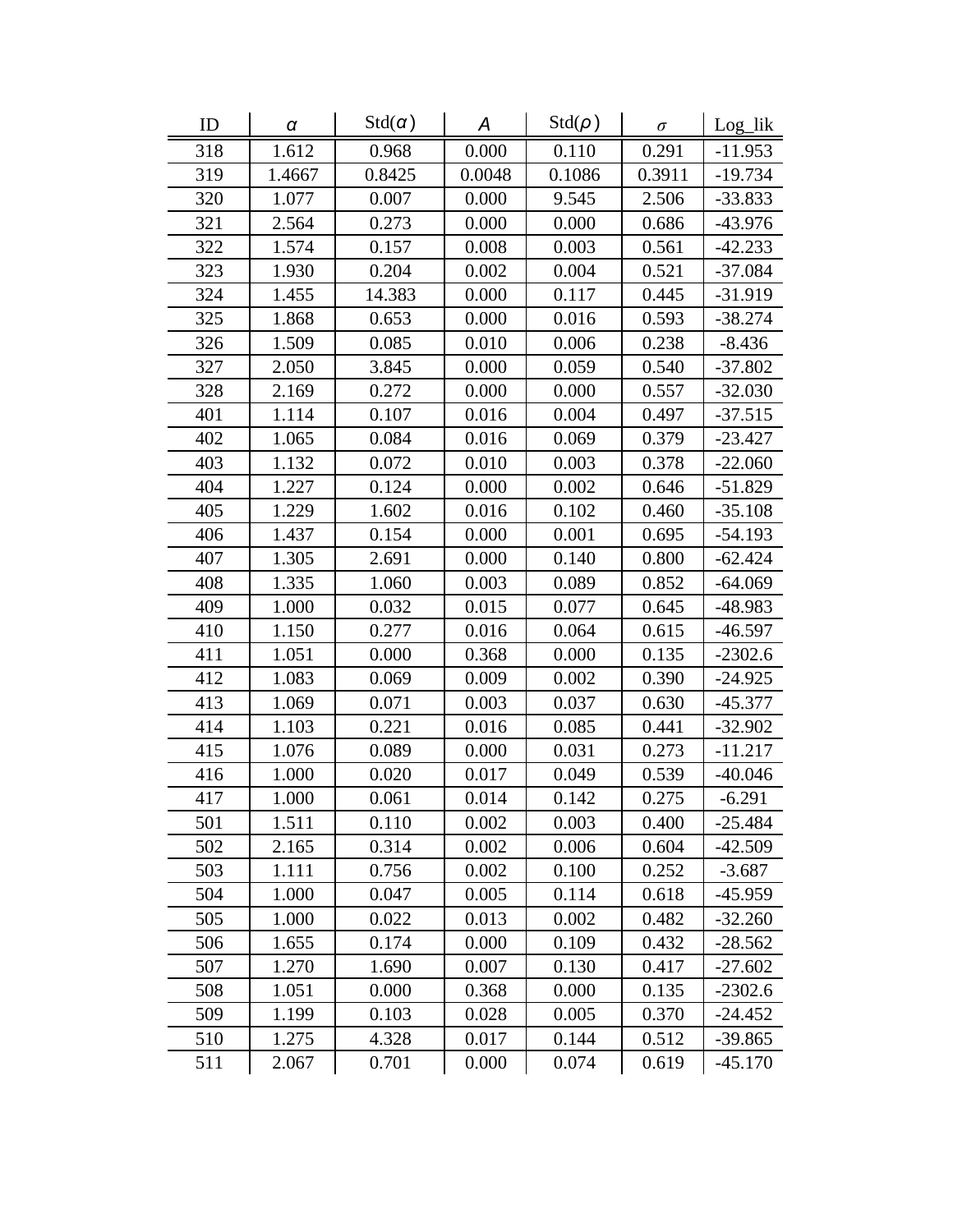| ID  | α     | $Std(\alpha)$ | A     | $Std(\rho)$ | $\sigma$ | Log_lik   |
|-----|-------|---------------|-------|-------------|----------|-----------|
| 512 | 1.610 | 0.171         | 0.008 | 0.004       | 0.535    | $-40.113$ |
| 513 | 1.637 | 0.240         | 0.006 | 0.005       | 0.543    | $-41.054$ |
| 514 | 1.000 | 0.072         | 0.012 | 0.175       | 0.582    | $-43.844$ |
| 515 | 1.113 | 0.134         | 0.010 | 0.007       | 0.867    | $-65.332$ |
| 516 | 1.242 | 0.126         | 0.000 | 0.176       | 0.713    | $-57.577$ |
| 517 | 1.433 | 0.174         | 0.001 | 0.174       | 0.427    | $-27.158$ |
| 518 | 1.218 | 0.116         | 0.008 | 0.021       | 0.537    | $-41.326$ |
| 519 | 1.104 | 0.064         | 0.003 | 0.179       | 0.552    | $-39.079$ |
| 520 | 1.462 | 1.613         | 0.000 | 0.099       | 0.500    | $-31.365$ |
| 601 | 1.043 | 0.294         | 0.000 | 0.108       | 0.219    | $-8.631$  |
| 602 | 1.326 | 0.132         | 0.014 | 0.004       | 0.462    | $-33.040$ |
| 603 | 1.051 | 0.000         | 0.368 | 0.000       | 0.135    | $-2302.6$ |
| 604 | 1.232 | 0.158         | 0.009 | 0.020       | 0.627    | $-50.312$ |
| 605 | 1.063 | 0.111         | 0.013 | 0.164       | 0.583    | -43.989   |
| 606 | 2.662 | 0.521         | 0.000 | 0.000       | 0.820    | $-43.676$ |
| 607 | 1.280 | 0.134         | 0.000 | 0.001       | 0.774    | $-59.579$ |
| 608 | 1.920 | 0.189         | 0.000 | 0.000       | 0.581    | $-41.397$ |
| 609 | 1.200 | 0.081         | 0.005 | 0.032       | 0.266    | $-9.597$  |